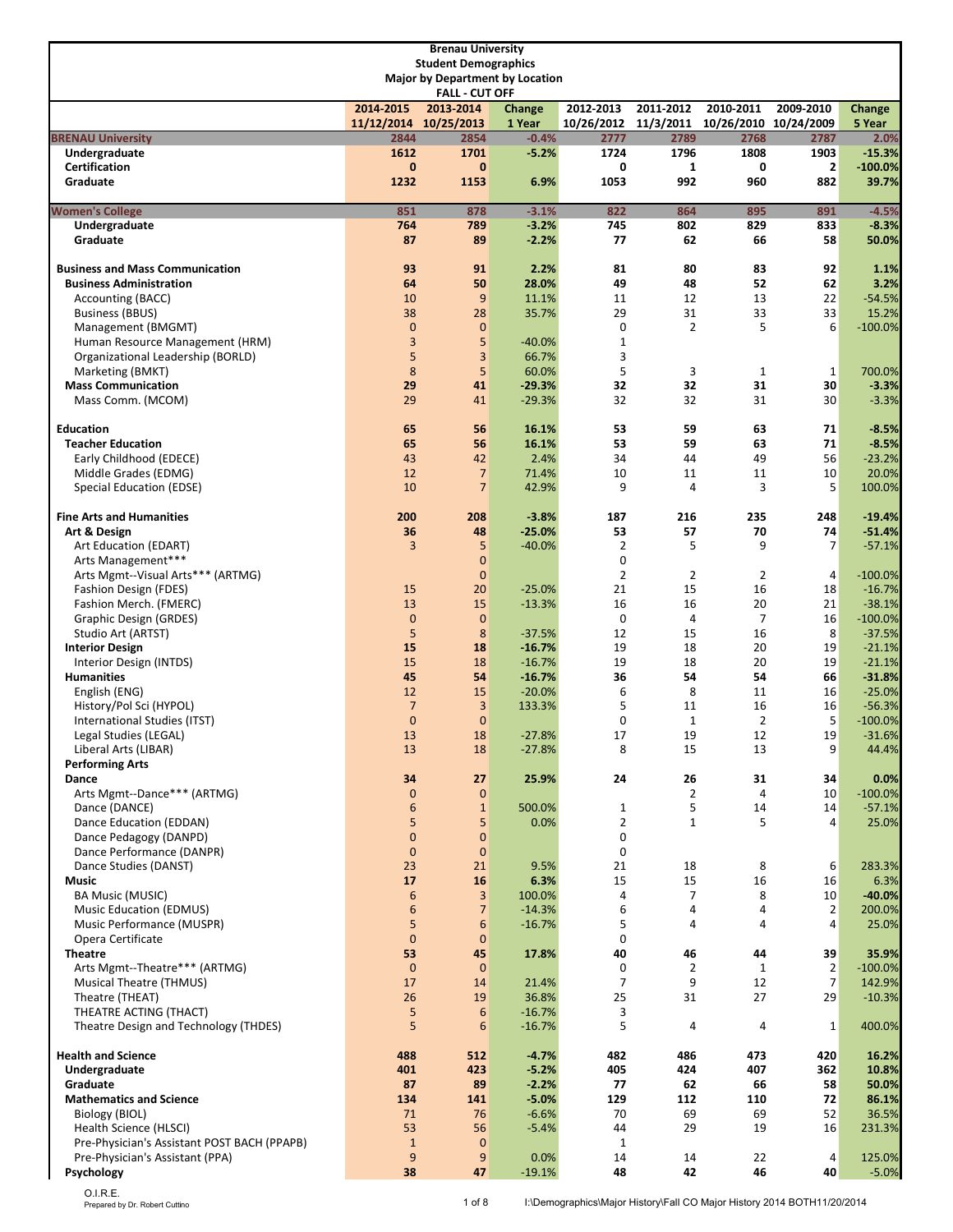|                                                                               | 2014-2015                      | 2013-2014                        | Change               | 2012-2013        | 2011-2012<br>11/3/2011     | 2010-2011<br>10/26/2010 | 2009-2010           | Change                |
|-------------------------------------------------------------------------------|--------------------------------|----------------------------------|----------------------|------------------|----------------------------|-------------------------|---------------------|-----------------------|
| Psychology (PSY)                                                              | 11/12/2014<br>38               | 10/25/2013<br>47                 | 1 Year<br>$-19.1%$   | 10/26/2012<br>48 | 42                         | 46                      | 10/24/2009<br>40    | 5 Year<br>$-5.0%$     |
| <b>Nursing</b>                                                                | 181                            | 192                              | $-5.7%$              | 182              | 217                        | 206                     | 197                 | $-8.1%$               |
| Nursing (NSG)                                                                 | 105                            | 105                              | 0.0%                 | 92               | 105                        | 118                     | 122                 | $-13.9%$              |
| Pre-Nursing (PNSG, HLNSG)                                                     | 76                             | 87                               | $-12.6%$             | 90               | 112                        | 88                      | 75                  | 1.3%                  |
| <b>Occupational Therapy</b>                                                   | 135                            | 132                              | 2.3%                 | 123              | 115                        | 111                     | 111                 | 21.6%                 |
| Undergraduate                                                                 | 48                             | 43                               | 11.6%                | 46               | 53                         | 45                      | 53                  | $-9.4%$               |
| Occupational Therapy (OT)                                                     | $\mathbf{0}$                   | $\mathbf{1}$                     | $-100.0%$            | 15               | 26                         | 26                      | 29                  | $-100.0%$             |
| Pre-OT (POT)                                                                  | $\mathbf{0}$<br>35             | $\overline{2}$<br>29             | $-100.0%$<br>20.7%   | 13<br>12         | 27                         | 19                      | 24                  | $-100.0%$             |
| PRE OT HEALTH SCI (OTHLT)<br>PRE OT POST BACH (OTPB)                          | $\mathbf{0}$                   | $\mathbf{0}$                     |                      | $\pmb{0}$        |                            |                         |                     |                       |
| PRE OT PSYCHOLOGY (OTPSY)                                                     | 13                             | 11                               | 18.2%                | 6                |                            |                         |                     |                       |
|                                                                               |                                |                                  |                      |                  |                            |                         |                     |                       |
| Graduate                                                                      | 87                             | 89                               | $-2.2%$              | 77               | 62                         | 66                      | 58                  | 50.0%                 |
| Occupational Therapy (OT)                                                     | 87                             | 89                               | $-2.2%$              | 77               | 62                         | 66                      | 58                  | 50.0%                 |
|                                                                               |                                |                                  |                      |                  |                            |                         |                     |                       |
| <b>University</b>                                                             | 5                              | 11                               | $-54.5%$             | 19               | 23                         | 41                      | 60                  | $-91.7%$              |
| <b>General Studies (GENST)</b>                                                | $\overline{2}$                 | $\overline{4}$                   | $-50.0%$             | $\mathbf{1}$     | 3                          | 2                       | $\mathbf 1$         | 100.0%                |
| Liberal Studies (LIBST)                                                       | $\overline{0}$                 | $\mathbf{1}$                     | $-100.0%$            | $\mathbf{1}$     | $\overline{2}$             |                         | $\overline{4}$      | $-100.0%$             |
| Special Student (SPEC)<br>Undec/Undecl (UNDEC)                                | 3<br>$\overline{0}$            | $\overline{2}$<br>$\overline{4}$ | 50.0%<br>$-100.0%$   | 3<br>14          | 12<br>6                    | 35<br>4                 | 36<br>19            | $-91.7%$<br>$-100.0%$ |
|                                                                               |                                |                                  |                      |                  |                            |                         |                     |                       |
| <b>Evening &amp; Weekend College</b>                                          | 1274                           | 1394                             | $-8.6%$              | 1400             | 1440                       | 1378                    | 1478                | $-13.8%$              |
| Undergraduate                                                                 | 629                            | 724                              | $-13.1%$             | 776              | 803                        | 773                     | 876                 | $-28.2%$              |
| Certification                                                                 | $\bf{0}$                       | $\bf{0}$                         |                      | 0                | 1                          | 0                       | $\mathbf{2}$        | $-100.0%$             |
| Graduate                                                                      | 645                            | 670                              | $-3.7%$              | 624              | 636                        | 605                     | 600                 | 7.5%                  |
|                                                                               |                                |                                  |                      |                  |                            |                         |                     |                       |
| North Atlanta                                                                 | 453                            | 429                              | 5.6%                 | 398              | 401                        | 391                     | 422                 | 7.3%                  |
| Undergraduate                                                                 | 88                             | 91                               | $-3.3%$              | 109              | 106                        | 128                     | 177                 | $-50.3%$<br>$-100.0%$ |
| Certification                                                                 | $\mathbf{0}$<br>365            | $\bf{0}$<br>338                  |                      | 0<br>289         | 1<br>294                   | 0<br>263                | $\mathbf{1}$<br>244 |                       |
| Graduate                                                                      |                                |                                  | 8.0%                 |                  |                            |                         |                     | 49.6%                 |
| <b>Business and Mass Communication</b>                                        | 100                            | 119                              | $-16.0%$             | 77               | 70                         | 66                      | 79                  | 26.6%                 |
| <b>Business Administration</b>                                                | 100                            | 119                              | $-16.0%$             | 77               | 70                         | 66                      | 79                  | 26.6%                 |
| Undergraduate                                                                 | $\overline{\mathbf{z}}$        | 11                               | $-36.4%$             | 9                | 14                         | 17                      | 28                  | $-75.0%$              |
| Accounting (BACC)                                                             | $\mathbf 1$                    | $\mathbf{1}$                     | 0.0%                 | $\overline{2}$   | $\overline{2}$             | 3                       | 5                   | $-80.0%$              |
| <b>Business (BBUS)</b>                                                        | $\overline{2}$                 | 5                                | $-60.0%$             | 3                | 5                          | $\overline{2}$          | 8                   | $-75.0%$              |
| Criminal Justice (CJ)                                                         | $\mathbf 0$                    | $\mathbf{0}$                     |                      | 0                | 0                          |                         |                     |                       |
| Organizational Leadership (BORLD)                                             | $\mathbf{1}$                   | $\overline{2}$                   | $-50.0%$             | $\mathbf 1$      | $\overline{2}$             | 6                       | 7                   | $-85.7%$              |
| Management (BMGMT)                                                            | $\mathbf{0}$                   | $\mathbf{0}$                     |                      | $\mathbf 1$      | $\mathbf 1$                | $\mathbf{1}$            | 4                   | $-100.0\%$            |
| Marketing (BMKT)                                                              | $\overline{2}$<br>$\mathbf{1}$ | $1\,$                            | 100.0%               | 0<br>2           | 0<br>4                     | 5                       |                     |                       |
| Human Resources Management (HRM)<br>Graduate                                  | 93                             | $\overline{2}$<br>108            | $-50.0%$<br>$-13.9%$ | 68               | 56                         | 49                      | 4<br>51             | $-75.0%$<br>82.4%     |
| M.B.A. (MBADM)                                                                | $\mathbf{0}$                   | $\mathbf{0}$                     |                      | 0                | $\overline{2}$             | 6                       | 13                  | $-100.0%$             |
| MBA in Accounting (MBACC)                                                     | 3                              | 8                                | $-62.5%$             | 6                | 4                          | 6                       | 3                   | 0.0%                  |
| <b>MBA in MBENT</b>                                                           | $\overline{2}$                 | $\mathbf{0}$                     |                      |                  |                            |                         |                     |                       |
| MBA in Finance (MBFIN)                                                        | 6                              | 3                                | 100.0%               | 0                |                            |                         |                     |                       |
| MBA in General Mgmt (MBMG)                                                    | 15                             | 17                               | $-11.8%$             | $\overline{7}$   | 3                          | $\overline{2}$          |                     |                       |
| MBA in International Business (MBIB)                                          | $\mathbf{1}$                   | $\overline{3}$                   | $-66.7%$             | $\overline{2}$   |                            |                         |                     |                       |
| MBA in Human Resources Mgmt (MBHR)                                            | 15                             | 12                               | 25.0%                | 5                | 6                          | 2                       |                     |                       |
| MBA in Health Services Admin (MBHSA)                                          | 17                             | 18                               | $-5.6%$              | 9                | 5                          | $\overline{2}$          | $\overline{2}$      | 750.0%                |
| MBA in Leadershp (MBALD)                                                      | $\mathbf{0}$                   | $\mathbf{0}$                     |                      | $\mathbf 0$      | $\mathbf 0$                |                         |                     |                       |
| MBA in Management Acc (MBMA)                                                  | $\overline{4}$                 | $\overline{2}$                   | 100.0%               | 0                |                            |                         |                     |                       |
| MBA in Marketing (MBMKT)                                                      | 3                              | $\overline{2}$                   | 50.0%                | 0                |                            |                         |                     |                       |
| MBA in Project Mgmt (MBPMG)                                                   | 13                             | 15                               | $-13.3%$             | 7                | $\overline{7}$             | 4                       | $1\,$               | 1200.0%               |
| MBA in Public Accounting (MBPA)<br><b>Business Administration Cert (MBCT)</b> | 6<br>$\mathbf 0$               | 3<br>$\mathbf 0$                 | 100.0%               | 0<br>0           | 0                          |                         | $\mathbf{1}$        | $-100.0%$             |
| MS Organizational Development (MORDV)                                         | $\mathbf 0$                    | $\mathbf{0}$                     |                      | 0                | $\mathbf 0$                |                         |                     |                       |
| MS Organizational Leadership (MORLD)                                          | 8                              | 25                               | $-68.0%$             | 32               | 29                         | 27                      | 31                  | $-74.2%$              |
|                                                                               |                                |                                  |                      |                  |                            |                         |                     |                       |
| <b>Education</b>                                                              | 59                             | 69                               | $-14.5%$             | 108              | 148                        | 174                     | 236                 | $-75.0%$              |
| Undergraduate                                                                 | 13                             | 20                               | $-35.0%$             | 45               | 58                         | 74                      | 98                  | $-86.7%$              |
| Early Childhood (EDECE)                                                       | $\bf 8$                        | 12                               | $-33.3%$             | 25               | 36                         | 48                      | 60                  | $-86.7%$              |
| Middle Grades (EDMG)                                                          | 3                              | $\overline{2}$                   | 50.0%                | 9                | 11                         | 13                      | 13                  | $-76.9%$              |
| Special Education (EDSE)                                                      | $\overline{2}$                 | $6\phantom{1}6$                  | $-66.7%$             | 11               | 11                         | 13                      | 25                  | $-92.0%$              |
| Certification                                                                 | $\mathbf 0$                    | $\bf{0}$                         |                      | 0                | $\mathbf{1}$               | 0                       | $\mathbf{1}$        | $-100.0%$             |
| <b>Behavior Disorder</b>                                                      | $\mathbf 0$<br>$\mathbf 0$     | $\mathbf{0}$<br>$\pmb{0}$        |                      | 0<br>0           | $\mathbf 0$<br>$\mathbf 0$ |                         | $1\,$               |                       |
| Early Childhood<br>Middle Grades (CTMG)                                       | $\overline{0}$                 | $\mathbf{0}$                     |                      | 0                | $\mathbf{1}$               |                         |                     | $-100.0%$             |
| <b>Reading Support</b>                                                        | $\mathbf 0$                    | $\mathbf{0}$                     |                      | 0                | $\mathbf 0$                |                         |                     |                       |
| Special Education                                                             | $\mathbf{0}$                   | $\mathbf{0}$                     |                      | 0                | 0                          |                         |                     |                       |
| <b>Graduate-Masters</b>                                                       | 46                             | 49                               | $-6.1%$              | 63               | 89                         | 100                     | 137                 | $-66.4%$              |
| MEd Early Childhood (MEECE)                                                   | $\mathbf{0}$                   | $\mathbf 0$                      |                      | 5                | $\overline{7}$             | 2                       | 9                   | $-100.0%$             |
| <b>MEd Special Education (MESE)</b>                                           | $\mathbf{0}$                   | $6\phantom{1}6$                  | $-100.0%$            | $\overline{2}$   | $\overline{2}$             | $\overline{2}$          | 5                   | $-100.0%$             |
| MEd Middle Grades (MEMG)                                                      | $\mathbf{0}$                   | $\mathbf{1}$                     | $-100.0%$            | $\overline{2}$   | 6                          | 3                       | 8                   | $-100.0%$             |
| MAT Early Childhood (MAECE)                                                   | 23                             | 23                               | 0.0%                 | 26               | 34                         | 48                      | 64                  | $-64.1%$              |
| MAT Middle Grades (MAMG)                                                      | 5                              | 8                                | $-37.5%$             | 14               | 17                         | 20                      | 24                  | $-79.2%$              |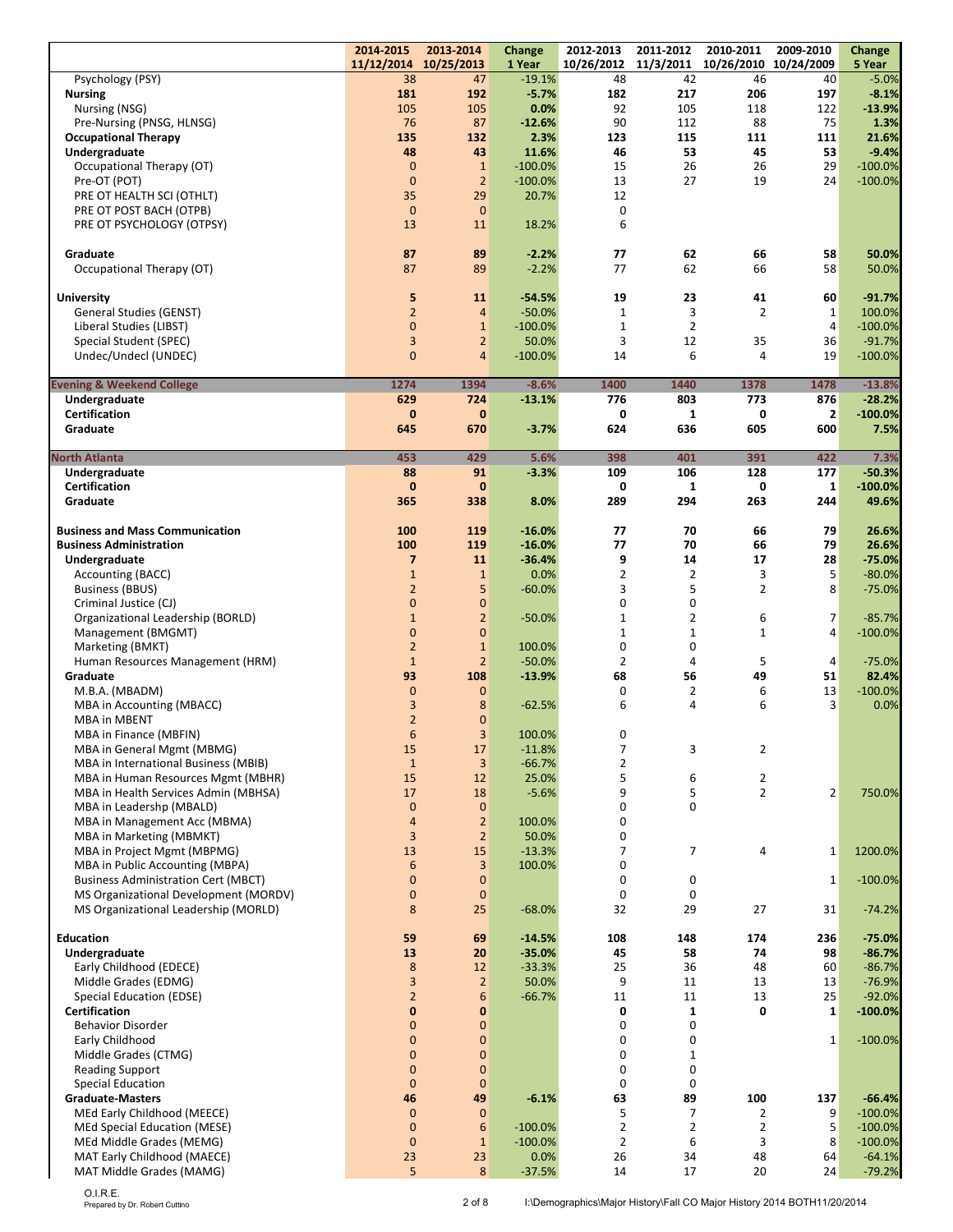|                                                                    | 2014-2015<br>11/12/2014          | 2013-2014<br>10/25/2013      | Change<br>1 Year      | 2012-2013<br>10/26/2012      | 2011-2012<br>11/3/2011       | 2010-2011<br>10/26/2010 10/24/2009 | 2009-2010                    | <b>Change</b><br>5 Year |
|--------------------------------------------------------------------|----------------------------------|------------------------------|-----------------------|------------------------------|------------------------------|------------------------------------|------------------------------|-------------------------|
| <b>MAT Special Education (MASE)</b>                                | 12                               | 7                            | 71.4%                 | 10                           | 16                           | 22                                 | 25                           | $-52.0%$                |
| MAT Secondary Education (MASEC)                                    | 6                                | $\overline{4}$               | 50.0%                 | 4                            | 7                            | 3                                  | $\mathbf 2$                  | 200.0%                  |
| <b>Education Specialist</b>                                        | $\bf{0}$                         | $\bf{0}$                     |                       | 0                            | 0                            | 0                                  | 0                            |                         |
| <b>Middle Grades</b>                                               | $\overline{0}$                   | $\overline{0}$               |                       | $\mathbf 0$                  | 0                            | 0                                  |                              |                         |
| <b>Fine Arts and Humanities</b>                                    | 27                               | 25                           | 8.0%                  | 29                           | 28                           | 26                                 | 23                           | 17.4%                   |
| <b>Interior Design</b>                                             | 27                               | 25                           | 8.0%                  | 29                           | 28                           | 26                                 | 23                           | 17.4%                   |
| Undergraduate                                                      | 13                               | 12                           | 8.3%                  | 13                           | 12                           | 14                                 | 18                           | $-27.8%$                |
| RESIDENTIAL DESIGN (RESDES)                                        | $\mathbf{1}$<br>12               | $\mathbf{0}$<br>12           | 0.0%                  | $\overline{2}$<br>11         | 12                           | 14                                 | 18                           | $-33.3%$                |
| <b>Interior Design</b><br>Graduate                                 | 14                               | 13                           | 7.7%                  | 16                           | 16                           | 12                                 | 5                            | 180.0%                  |
| <b>Interior Design</b>                                             | 14                               | 13                           | 7.7%                  | 16                           | 16                           | 12                                 | 5                            | 180.0%                  |
| <b>Health &amp; Science</b>                                        | 245                              | 215                          |                       | 182                          | 154                          | 122                                | 78                           |                         |
| Undergraduate                                                      | 33                               | 47                           | 14.0%<br>$-29.8%$     | 40                           |                              |                                    |                              | 214.1%                  |
| <b>GRADUATE</b>                                                    | 212                              | 168                          | 26.2%                 | 142                          |                              |                                    |                              |                         |
| <b>Mathematics and Science</b>                                     | 5                                | $6\phantom{1}6$              | $-16.7%$              | $\overline{2}$               | $\mathbf{1}$                 | $\mathbf{1}$                       | 0                            |                         |
| Biology                                                            | $\mathbf 0$                      | $\mathbf{0}$                 |                       |                              |                              |                                    |                              |                         |
| <b>Health Science</b><br>Psychology                                | 5<br>9                           | 6<br>$\mathbf{1}$            | $-16.7%$<br>800.0%    | 2<br>1                       | $\mathbf{1}$<br>$\mathbf{1}$ | $\mathbf{1}$<br>$\mathbf{1}$       | $\mathbf{1}$                 | 800.0%                  |
| Undergraduate                                                      | $\mathbf{0}$                     | $\bf{0}$                     |                       | $\mathbf 0$                  | $\mathbf{1}$                 | $\mathbf{1}$                       | $\mathbf 1$                  | $-100.0%$               |
| Psychology                                                         | $\overline{0}$                   | $\mathbf{0}$                 |                       | $\mathbf 0$                  | $1\,$                        | $\mathbf{1}$                       | $\mathbf 1$                  | $-100.0%$               |
| Graduate                                                           | 9                                | $\mathbf{1}$                 | 800.0%                | $\mathbf 1$                  | $\mathbf 0$                  | 0                                  | 0                            |                         |
| Psychology in Gerontology                                          | $\mathbf{1}$                     |                              |                       |                              |                              |                                    |                              |                         |
| Psychology                                                         | 8<br>65                          | $\mathbf{1}$<br>65           | 700.0%<br>0.0%        | $\mathbf{1}$<br>81           | $\mathbf 0$<br>81            | 64                                 | 54                           | 20.4%                   |
| <b>Nursing</b><br>Undergraduate                                    | $\mathbf{1}$                     | $\mathbf{1}$                 | 0.0%                  | $\mathbf{2}$                 | 3                            | 3                                  | 5                            | $-80.0%$                |
| <b>Nursing</b>                                                     | $\overline{0}$                   | $\mathbf{1}$                 | $-100.0%$             | $\overline{2}$               | $\mathbf{1}$                 |                                    |                              |                         |
| Pre-Nursing                                                        | $\mathbf{1}$                     | $\mathbf{0}$                 |                       | $\mathbf 0$                  | $\overline{2}$               | 3                                  | 5                            | $-80.0%$                |
| Graduate                                                           | 64                               | 64                           | 0.0%                  | 79                           | 78                           | 61                                 | 49                           | 30.6%                   |
| <b>MSN Family Nurse Practitioner (MSN)</b>                         | 52                               | 47                           | 10.6%                 | 54                           | 53                           | 48                                 | 35                           | 48.6%                   |
| MSN Nurse Educator (MSNE)<br><b>MSN Nursing Management (MSNMG)</b> | $\overline{2}$<br>$\overline{2}$ | 3<br>$\overline{3}$          | $-33.3%$<br>$-33.3%$  | 9<br>5                       | 5<br>6                       | 6<br>6                             | 10<br>4                      | $-80.0%$<br>$-50.0%$    |
| <b>MSN CT</b>                                                      |                                  | $\overline{0}$               |                       | $\overline{2}$               | $\overline{2}$               | $\mathbf{1}$                       |                              |                         |
| <b>DNP ADVANCED PRACTICE</b>                                       | 5                                | 6                            | $-16.7%$              | 6                            | $\overline{7}$               |                                    |                              |                         |
| DNP LEADERSHIP & MANAGEMENT                                        | $\overline{3}$                   | 5                            | $-40.0%$              | 3                            | 5                            |                                    |                              |                         |
| <b>Occupational Therapy</b>                                        | 166                              | 143                          | 16.1%                 | 98                           | 71                           | 56                                 | 23                           | 621.7%                  |
| Undergraduate                                                      | 27<br>$\mathbf{0}$               | 40<br>$\mathbf{1}$           | $-32.5%$              | 36<br>$\mathbf{1}$           | 17<br>6                      | 16<br>6                            | 22<br>$\mathbf{1}$           | 22.7%                   |
| Pre-Occupational Therapy<br>PRE OT HEALTH SCI (OTHLT)              | 9                                | 14                           | $-100.0%$<br>$-35.7%$ | 16                           |                              |                                    |                              | $-100.0%$               |
| PRE OT PSYCHOLOGY (OTPSY)                                          | $\mathbf{0}$                     | $\mathbf{0}$                 |                       | 0                            |                              |                                    |                              |                         |
| PRE OT POST BACH (OTPB)                                            | 18                               | 18                           | 0.0%                  | 9                            |                              |                                    |                              |                         |
| <b>Occupational Therapy</b>                                        | $\mathbf{0}$                     | $\overline{7}$               | $-100.0%$             | 10                           | 11                           | 10                                 | 21                           | $-100.0%$               |
| Graduate<br><b>Occupational Therapy</b>                            | 139<br>139                       | 103<br>103                   | 35.0%<br>35.0%        | 62<br>62                     | 54<br>54                     | 40<br>40                           | $\mathbf{1}$<br>$\mathbf{1}$ | 13800.0%<br>13800.0%    |
|                                                                    |                                  |                              |                       |                              |                              |                                    |                              |                         |
| <b>University</b>                                                  | 22                               | $\mathbf{1}$                 | 2100.0%               | 2                            | 1                            | 3                                  | 6                            | 266.7%                  |
| Undergraduate                                                      | 22                               | $\mathbf{1}$                 | 2100.0%               | $\mathbf{z}$                 | 0                            | 2                                  | 5                            | 340.0%                  |
| <b>General Studies (GENST)</b><br>Liberal Studies (LIBST)          | $\mathbf{0}$<br>22               | $\mathbf{1}$<br>$\mathbf 0$  | $-100.0%$             | 1<br>$\mathbf{1}$            | 0<br>$\mathbf 0$             | 2                                  | $\mathbf{1}$<br>$\mathbf 2$  | $-100.0%$               |
| Special Student (SPEC)                                             | $\mathbf{0}$                     | $\mathbf{0}$                 |                       |                              | $\mathbf 0$                  |                                    | $\overline{2}$               | 1000.0%<br>$-100.0%$    |
| Undec/Undecl (UNDEC)                                               | $\mathbf{0}$                     | $\mathbf{0}$                 |                       |                              | $\mathbf 0$                  |                                    |                              |                         |
| Graduate                                                           | 0                                | $\pmb{0}$                    |                       | 0                            | 1                            | 1                                  | 1                            | $-100.0%$               |
| Special Student (GSPEC)                                            | $\mathbf{0}$                     | $\overline{0}$               |                       |                              | $\mathbf{1}$                 | $\mathbf{1}$                       | $\mathbf{1}$                 | $-100.0%$               |
| <b>South Atlanta</b>                                               | 120                              | 85                           | 41.2%                 | 70                           | 41                           | $\mathbf{1}$                       |                              |                         |
| Undergraduate                                                      | 69                               | 55                           | 25.5%                 | 58                           | 36                           | 1                                  |                              |                         |
| Graduate                                                           | 51                               | 30                           | 70.0%                 | 12                           | 5                            | 0                                  |                              |                         |
| <b>Business and Mass Communication</b>                             | 51                               | 57                           | $-10.5%$              | 44                           | 28                           |                                    |                              |                         |
| <b>Business Administration</b>                                     | 51                               | 57                           | $-10.5%$              | 44                           | 28                           |                                    |                              |                         |
| Undergraduate                                                      | 12                               | 27                           | $-55.6%$              | 32                           | 23                           |                                    |                              |                         |
| Accounting (BACC)                                                  | $\mathbf{1}$                     | $\mathbf{1}$                 | 0.0%                  | 0                            | $\mathbf 1$                  |                                    |                              |                         |
| <b>Business (BBUS)</b>                                             | 5                                | 11                           | $-54.5%$              | 19                           | 14                           |                                    |                              |                         |
| Management (BMGMT)<br>Marketing (BMKT)                             | $\mathbf 0$<br>$\mathbf{1}$      | $\mathbf{1}$<br>$\mathbf{1}$ | $-100.0%$<br>0.0%     | 0<br>$\mathbf{1}$            |                              |                                    |                              |                         |
| Organizational Leadership (BORLD)                                  | $\overline{4}$                   | 10                           | $-60.0%$              | 11                           | $\overline{\mathbf{z}}$      |                                    |                              |                         |
| Human Resources Management (HRM)                                   | $\mathbf{1}$                     | $\overline{3}$               | $-66.7%$              | 1                            | $\mathbf 1$                  |                                    |                              |                         |
| Graduate                                                           | 39                               | 30                           | 30.0%                 | 12                           | 5                            |                                    |                              |                         |
| <b>Business Administration Cert (MBCT)</b>                         | $\mathbf{0}$                     | $\mathbf{0}$                 |                       | 0                            | 1                            |                                    |                              |                         |
| MBA in Accounting (MBACC)<br>MBA in Finance (MBFIN)                | $\mathbf 0$<br>3                 | $1\,$<br>$\mathbf{1}$        | $-100.0%$<br>200.0%   | $\overline{\mathbf{2}}$<br>0 |                              |                                    |                              |                         |
| MBA in Health Services Admin (MBHSA)                               | 8                                | $\overline{7}$               | 14.3%                 | 2                            |                              |                                    |                              |                         |
| MBA in International Business (MBIB)                               | $\mathbf{1}$                     | $\mathbf{1}$                 | 0.0%                  | 0                            |                              |                                    |                              |                         |
| MBA in Management Acc (MBMA)                                       | $\mathbf{1}$                     | $\mathbf{1}$                 | 0.0%                  | 0                            |                              |                                    |                              |                         |
| MBA in Project Mgmt (MBPMG)                                        | 10                               | 5 <sup>1</sup>               | 100.0%                | $\mathbf{2}$                 |                              |                                    |                              |                         |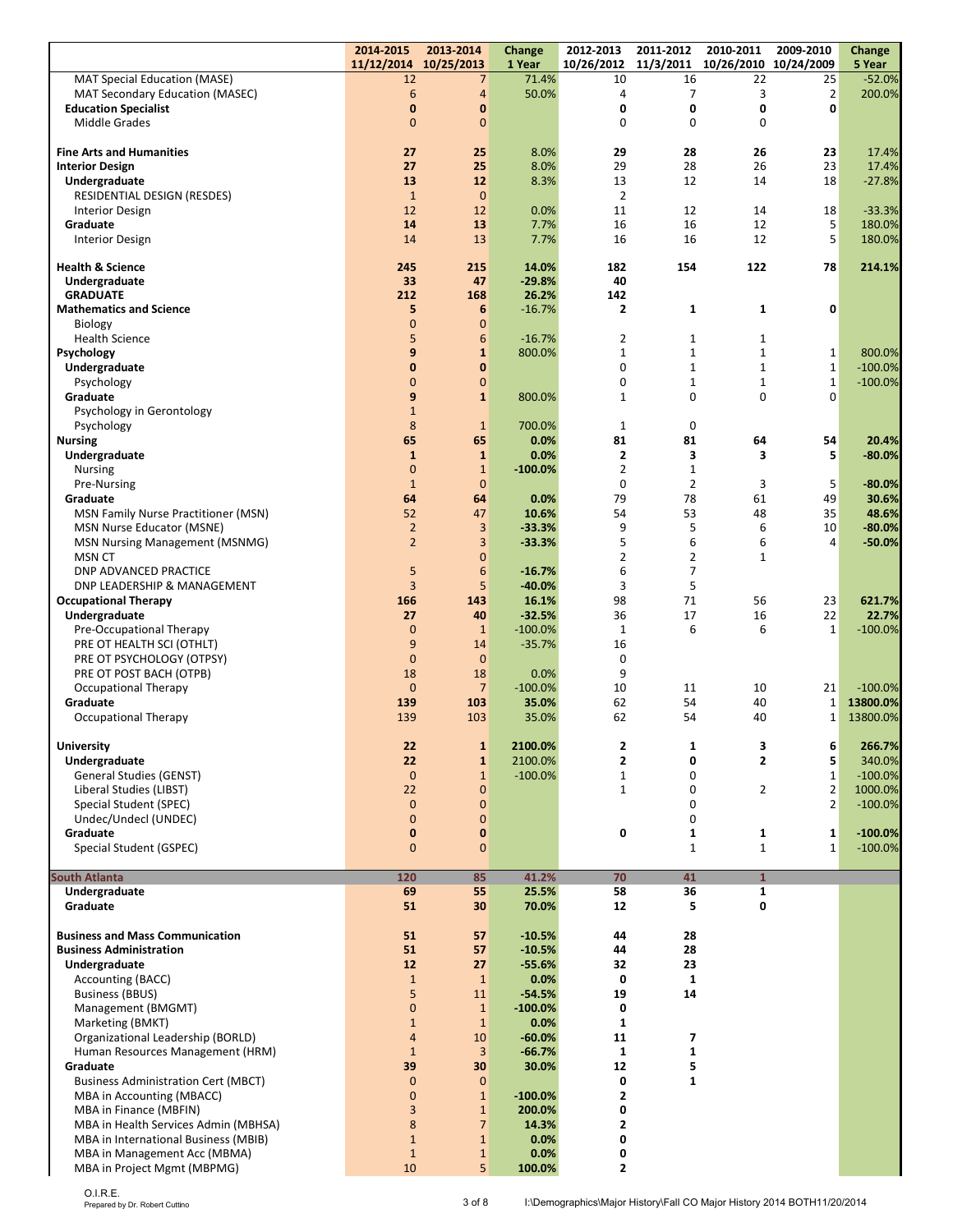|                                                             | 2014-2015<br>11/12/2014 10/25/2013 | 2013-2014                        | Change<br>1 Year       | 2012-2013                    | 2011-2012         | 2010-2011<br>10/26/2012 11/3/2011 10/26/2010 10/24/2009 | 2009-2010            | Change<br>5 Year       |
|-------------------------------------------------------------|------------------------------------|----------------------------------|------------------------|------------------------------|-------------------|---------------------------------------------------------|----------------------|------------------------|
| MBA in Human Resources Mgmt (MBHR)                          | 8                                  | 10                               | $-20.0\%$              | 4                            | 3                 |                                                         |                      |                        |
| MBA in Management (MBMG)<br><b>MBA in Marketing (MBMKT)</b> | $\mathbf{1}$<br>$1\,$              |                                  |                        |                              |                   |                                                         |                      |                        |
| MBA in General Mgmt (MBMG)                                  | $6\phantom{1}6$                    | 4                                | 50.0%                  | $\overline{\mathbf{2}}$      | 1                 |                                                         |                      |                        |
|                                                             |                                    |                                  |                        |                              |                   |                                                         |                      |                        |
| <b>Teacher Education</b><br>Undergraduate                   | 27<br>15                           | 25<br>25                         | 8.0%<br>$-40.0%$       | 22<br>22                     | 12<br>12          | 1<br>$\mathbf{1}$                                       |                      |                        |
| Special Education (EDSE)                                    | $\mathbf{0}$                       | $\mathbf{0}$                     |                        | $\mathbf 1$                  |                   |                                                         |                      |                        |
| Early Childhood (EDECE)                                     | 15                                 | 25                               | $-40.0%$               | 21                           | 12                | 1                                                       |                      |                        |
| Graduate                                                    | 12                                 |                                  |                        |                              |                   |                                                         |                      |                        |
| Master of Education - ECE                                   | 12                                 |                                  |                        |                              |                   |                                                         |                      |                        |
| <b>Health &amp; Science</b>                                 | $\bf{0}$                           | $\mathbf{1}$                     | $-100.0%$              | 2                            |                   |                                                         |                      |                        |
| Undergraduate                                               | $\mathbf{0}$                       | $\mathbf{1}$                     | $-100.0%$              | $\overline{2}$               |                   |                                                         |                      |                        |
| <b>Mathematics and Science</b><br><b>Health Science</b>     | $\mathbf 0$<br>$\overline{0}$      | $\mathbf{1}$<br>$\mathbf{1}$     | $-100.0%$<br>$-100.0%$ | $\mathbf{1}$<br>$\mathbf{1}$ |                   |                                                         |                      |                        |
| <b>Nursing</b>                                              | $\mathbf{0}$                       | 0                                |                        | $\mathbf{1}$                 |                   |                                                         |                      |                        |
| Undergraduate                                               | $\mathbf 0$                        | 0                                |                        | $\mathbf{1}$                 |                   |                                                         |                      |                        |
| Pre-Nursing                                                 | $\overline{0}$                     | $\mathbf 0$                      |                        | $\mathbf{1}$                 |                   |                                                         |                      |                        |
| <b>University</b>                                           | 42                                 | $\overline{2}$                   | 2000.0%                | $\overline{2}$               | 1                 |                                                         |                      |                        |
| Undergraduate                                               | 42                                 | $\overline{2}$                   | 2000.0%                | $\overline{2}$               | $\mathbf{1}$      |                                                         |                      |                        |
| Liberal Studies                                             | 40                                 | $\mathbf 0$                      |                        |                              |                   |                                                         |                      |                        |
| General Studies (GENST)                                     | $\overline{2}$                     | $\overline{2}$                   | 0.0%                   | $\overline{2}$               | $\mathbf{1}$      |                                                         |                      |                        |
| Augusta/Ft. Gordon                                          | 154                                | 250                              | $-38.4%$               | 283                          | 272               | 267                                                     | 288                  | $-46.5%$               |
| Undergraduate<br>Graduate                                   | 117<br>37                          | 198<br>52                        | $-40.9%$<br>$-28.8%$   | 222<br>61                    | 205<br>67         | 191<br>76                                               | 217<br>71            | $-46.1%$<br>$-47.9%$   |
|                                                             |                                    |                                  |                        |                              |                   |                                                         |                      |                        |
| <b>Business and Mass Communication</b>                      | 110                                | 204                              | $-46.1%$               | 228                          | 220               |                                                         |                      |                        |
| <b>Business Administration</b><br>Undergraduate             | 110<br>73                          | 204<br>152                       | $-46.1%$<br>$-52.0%$   | 228<br>167                   | 220<br>153        | 220<br>145                                              | 240<br>169           | $-54.2%$<br>$-56.8%$   |
| Accounting (BACC)                                           | 16                                 | 33                               | $-51.5%$               | 38                           | 34                | 38                                                      | 39                   | $-59.0%$               |
| <b>Business (BBUS)</b>                                      | 35                                 | 78                               | $-55.1%$               | 90                           | 76                | 60                                                      | 45                   | $-22.2%$               |
| Criminal Justice (CJ)                                       | $\mathbf{0}$                       | $\mathbf{0}$                     |                        | 0                            | 0                 |                                                         | 3                    | $-100.0%$              |
| Management (BMGMT)<br>Marketing (BMKT)                      | $\overline{0}$<br>$\mathbf 2$      | $\overline{2}$<br>$\overline{4}$ | $-100.0%$<br>$-50.0%$  | $\overline{2}$<br>$\bf{0}$   | 4                 | 11                                                      | 38                   | $-100.0%$              |
| Organizational Leadership (BORLD)                           | 8                                  | 14                               | $-42.9%$               | 18                           | 12                | 9                                                       | 9                    | $-11.1%$               |
| Public Admin                                                | $\mathbf{0}$                       | $\mathbf{0}$                     |                        | $\bf{0}$                     | 0                 | $\mathbf{1}$                                            | 5                    | $-100.0%$              |
| Human Resources Management (HRM)<br>Graduate                | 12<br>37                           | 21<br>52                         | $-42.9%$<br>$-28.8%$   | 19<br>61                     | 27<br>67          | 26<br>75                                                | 30<br>71             | $-60.0%$<br>$-47.9%$   |
| M.B.A. (MBADM)                                              | $\mathbf{0}$                       | $\mathbf{1}$                     | $-100.0%$              | $\overline{2}$               | 10                | 27                                                      | 47                   | $-100.0%$              |
| MBA in Accounting (MBACC)                                   | 3                                  | 8                                | $-62.5%$               | 23                           | 24                | 22                                                      | 19                   | $-84.2%$               |
| MBA in Advanced Mgmt (MBMGT)                                | $\mathbf{0}$                       | $\mathbf{0}$                     |                        | 0                            | $\mathbf{1}$      | 2                                                       |                      |                        |
| MBA in Finance (MBFIN)<br>MBA in General Mgmt (MBMG)        | 3<br>$\overline{7}$                | $\mathbf{1}$<br>11               | 200.0%<br>$-36.4%$     | $\mathbf 0$<br>14            | 10                | 8                                                       |                      |                        |
| MBA in Leadershp (MBALD)                                    | $\mathbf 0$                        | 0                                |                        | 0                            | 0                 |                                                         | $\mathbf{1}$         | $-100.0\%$             |
| MBA in Health Services Admin (MBHSA)                        | 5                                  | $\overline{7}$                   | $-28.6%$               | 5                            | 6                 | 6                                                       |                      |                        |
| MBA in Human Resources Mgmt (MBHR)                          | 8                                  | 9                                | $-11.1%$               | 9                            | 8                 | $\overline{2}$                                          |                      |                        |
| MBA in Management Acc (MBMA)<br>MBA in Project Mgmt (MBPMG) | $\mathbf{1}$<br>$\overline{4}$     | $\overline{4}$<br>$\overline{4}$ | $-75.0%$<br>0.0%       | 0<br>3                       | 5                 | 4                                                       | 3                    | 33.3%                  |
| MBA in Public Accounting (MBPA)                             | $\overline{4}$                     | $\overline{4}$                   | 0.0%                   | $\mathbf 0$                  |                   |                                                         |                      |                        |
| <b>Business Administration Cert (MBCT)</b>                  | $\overline{0}$                     | $\mathbf 0$                      |                        | $\overline{2}$               | 1                 | 4                                                       | $\mathbf{1}$         | $-100.0%$              |
| MS Organizational Leadership (MORLD)                        | $\overline{2}$                     | 3                                | $-33.3%$               | 3                            | $\overline{2}$    |                                                         |                      |                        |
| <b>Education</b>                                            | 31                                 | 42                               | $-26.2%$               | 53                           | 50                | 44                                                      | 43                   | $-27.9%$               |
| <b>Teacher Education</b>                                    | 31                                 | 42                               | $-26.2%$               | 53                           | 50                | 44                                                      | 43                   | $-27.9%$               |
| Undergraduate                                               | 31                                 | 42                               | $-26.2%$               | 53                           | 50                | 44                                                      | 43                   | $-27.9%$               |
| Early Childhood (EDECE)<br>Middle Grades (EDMG)             | 27<br>$\overline{4}$               | 31<br>11                         | $-12.9%$<br>$-63.6%$   | 44<br>9                      | 37<br>13          | 37<br>7                                                 | 36<br>$\overline{7}$ | $-25.0%$<br>$-42.9%$   |
|                                                             |                                    |                                  |                        |                              |                   |                                                         |                      |                        |
| <b>Health &amp; Science</b>                                 | $\bf{0}$                           | $\mathbf 0$                      |                        | 0                            | 0                 | 0                                                       | 1                    | $-100.0%$              |
| <b>Occupational Therapy</b><br>Undergraduate                | $\mathbf{0}$<br>$\bf{0}$           | 0<br>0                           |                        | 0<br>0                       | 0<br>0            | 0<br>0                                                  | 1<br>$\mathbf 1$     | $-100.0%$<br>$-100.0%$ |
| Pre-Occupational Therapy (POT)                              | $\mathbf{0}$                       | $\mathbf 0$                      |                        |                              | 0                 |                                                         | $\mathbf{1}$         | $-100.0%$              |
|                                                             |                                    |                                  |                        |                              |                   |                                                         |                      |                        |
| <b>University</b><br>Undergraduate                          | 13<br>13                           | 4<br>4                           | 225.0%<br>225.0%       | 2<br>$\overline{2}$          | 2<br>2            | 3<br>$\overline{\mathbf{c}}$                            | 4<br>4               | 225.0%<br>225.0%       |
| Special Student (SPEC)                                      | $\mathbf{1}$                       | $\mathbf{1}$                     | 0.0%                   | $\mathbf{1}$                 | 0                 | $\mathbf{1}$                                            | 2                    | $-50.0%$               |
| <b>General Studies</b>                                      | $\Omega$                           | 3                                | $-100.0%$              | $\mathbf{1}$                 |                   |                                                         |                      |                        |
| Liberal Studies (LIBST)                                     | 12                                 | $\mathbf 0$                      |                        |                              | 1                 |                                                         |                      |                        |
| Undec/Undecl (UNDEC)<br>Graduate                            | $\overline{0}$<br>$\mathbf 0$      | $\mathbf 0$<br>0                 |                        | 0                            | $\mathbf{1}$<br>0 | $\mathbf{1}$<br>1                                       | $\overline{2}$<br>0  | $-100.0%$              |
| Special Student (GSPEC)                                     | $\overline{0}$                     | $\mathbf 0$                      |                        |                              | 0                 | $\mathbf{1}$                                            |                      |                        |
|                                                             |                                    |                                  |                        |                              |                   |                                                         |                      |                        |
| <b>Gainesville</b>                                          | 475                                | 525                              | $-9.5%$                | 526                          | 591               | 592                                                     | 642                  | $-26.0%$               |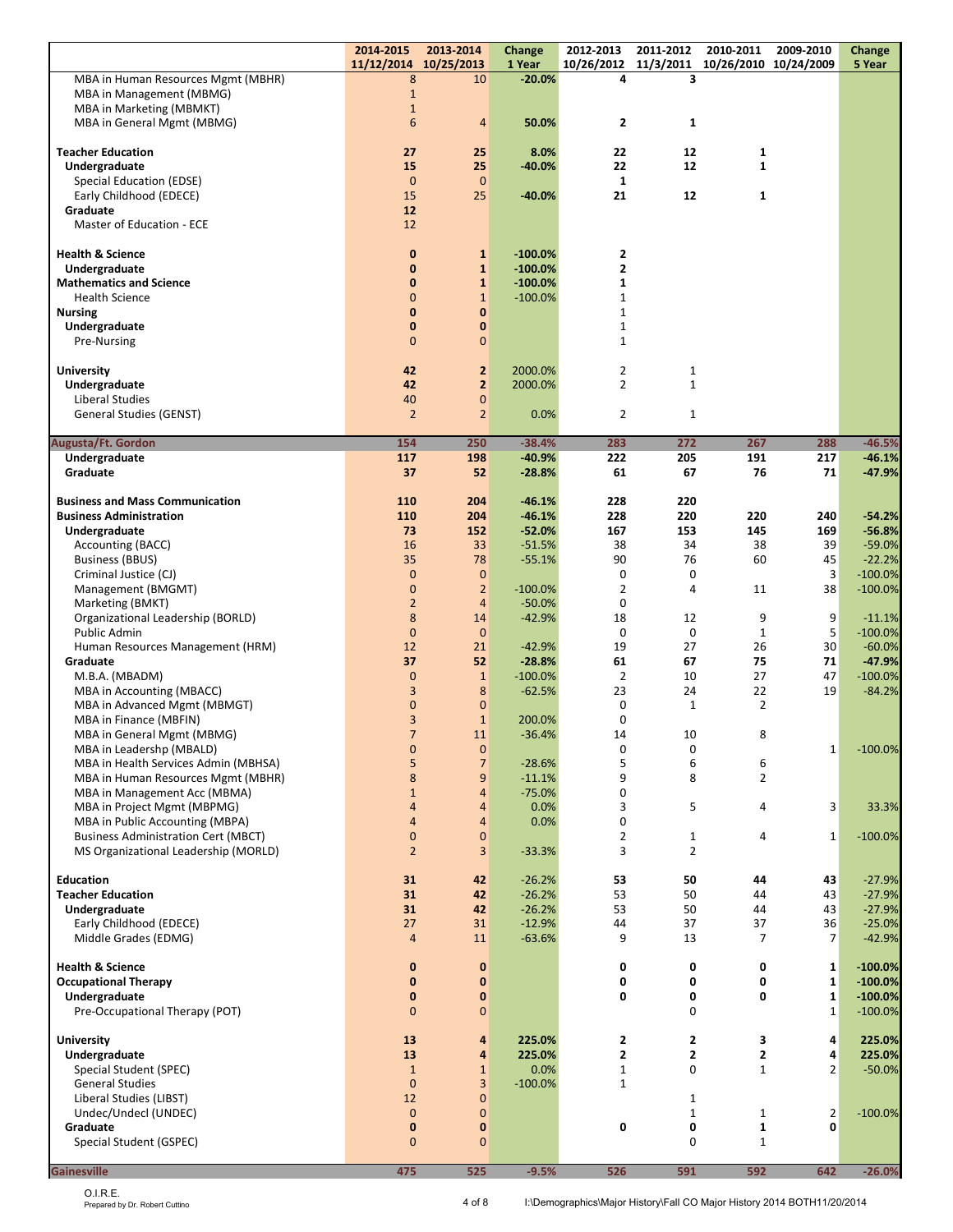|                                                    | 2014-2015<br>11/12/2014 10/25/2013 | 2013-2014      | Change<br>1 Year | 2012-2013      | 2011-2012      | 2010-2011<br>10/26/2012 11/3/2011 10/26/2010 10/24/2009 | 2009-2010      | Change<br>5 Year |
|----------------------------------------------------|------------------------------------|----------------|------------------|----------------|----------------|---------------------------------------------------------|----------------|------------------|
| Undergraduate                                      | 324                                | 328            | $-1.2%$          | 333            | 387            | 384                                                     | 417            | $-22.3%$         |
| <b>Certification</b>                               | $\bf{0}$                           | $\mathbf{0}$   |                  | 0              | 0              | 0                                                       | $\mathbf{1}$   | $-100.0%$        |
| Graduate                                           | 151                                | 197            | $-23.4%$         | 193            | 204            | 208                                                     | 224            | $-32.6%$         |
|                                                    |                                    |                |                  |                |                |                                                         |                |                  |
| <b>Business &amp; Mass Communication</b>           | 59                                 | 114            | $-48.2%$         | 126            | 151            | 136                                                     | 123            | $-52.0%$         |
| <b>Business Administration</b>                     | 59                                 | 114            | $-48.2%$         | 126            | 151            | 136                                                     | 123            | $-52.0%$         |
| Undergraduate                                      | 5                                  | 11             | $-54.5%$         | 24             | 26             | 29                                                      | 37             | $-86.5%$         |
| Accounting (BACC)                                  | $\mathbf{1}$                       | $\overline{2}$ | $-50.0%$         | 3              | 9              | 10                                                      | 16             | $-93.8%$         |
| <b>Business (BBUS)</b>                             | 3                                  | $\overline{7}$ | $-57.1%$         | 9              | 8              | 5                                                       | 8              | $-62.5%$         |
| Criminal Justice (CJ)                              | $\mathbf{0}$                       | $\mathbf 0$    |                  | 0              | 0              |                                                         |                |                  |
| Management (BMGMT)                                 | $\mathbf 0$                        | $\mathbf 0$    |                  | $\mathbf{1}$   | 2              | 5                                                       | 10             | $-100.0%$        |
| Marketing (BMKT)                                   | $\mathbf 0$                        | $\pmb{0}$      |                  | $\mathbf{1}$   | 1              |                                                         |                |                  |
| Organizational Leadership (BORLD)                  | $\overline{0}$                     | $\overline{2}$ | $-100.0%$        | 5              | 3              | 5                                                       | $\overline{2}$ | $-100.0%$        |
| Human Resources Management** (HRM)                 | $\mathbf{1}$                       | $\mathbf{0}$   |                  | 5              | 3              | 4                                                       | $1\,$          | 0.0%             |
| Graduate                                           | 54                                 | 103            | $-47.6%$         | 102            | 125            | 107                                                     | 86             | $-37.2%$         |
| M.B.A. (MBADM)                                     | $\mathbf{0}$                       | $\mathbf{0}$   |                  | $\mathbf{1}$   | 6              | 13                                                      | 11             | $-100.0%$        |
| MBA in Accounting (MBACC)                          | $\overline{2}$                     | 10             | $-80.0%$         | 18             | 15             | 16                                                      | 9              | $-77.8%$         |
| MBA in Leadershp (MBALD)                           | $\mathbf{0}$                       | $\mathbf{0}$   |                  | $\mathbf 0$    | 0              |                                                         | $\mathbf{1}$   | $-100.0%$        |
| MBA in Advanced Mgmt (MBMGT)                       | $\mathbf 0$                        | $\mathbf{0}$   |                  | 0              | 0              |                                                         |                |                  |
| <b>MBA in Finance (MBFIN)</b>                      | 8                                  | $\overline{7}$ | 14.3%            | 0              |                |                                                         |                |                  |
| MBA in General Mgmt (MBMG)                         | $\overline{4}$                     | 12             | $-66.7%$         | 15             | 15             | $\overline{2}$                                          |                |                  |
| MBA in Health Services Admin (MBHSA)               | 10                                 | 15             | $-33.3%$         | 18             | 9              | 8                                                       | 2              | 400.0%           |
| MBA in Human Resources Mgmt (MBHR)                 | $\overline{4}$                     | 5              | $-20.0%$         | 4              | 3              | $\overline{2}$                                          |                |                  |
| MBA in Project Mgmt (MBPMG)                        | $\overline{7}$                     | 21             | $-66.7%$         | 18             | 11             | 11                                                      | 8              | $-12.5%$         |
|                                                    | $\mathbf{0}$                       |                |                  |                |                |                                                         |                |                  |
| MBA in Insurance Management (MBIN)                 |                                    | $\mathbf{1}$   | $-100.0%$        | 0              |                |                                                         |                |                  |
| MBA in International Business (MBIB)               | 12                                 | 13             | $-7.7%$          | $\overline{7}$ | $\overline{2}$ |                                                         |                |                  |
| <b>MBA in Marketing (MBMKT)</b>                    | $\mathbf{1}$                       | $\overline{2}$ | $-50.0%$         | 0              |                |                                                         |                |                  |
| MBA in Management Acc (MBMA)                       | $\mathbf 0$                        | $\mathbf{1}$   | $-100.0%$        | 0              |                |                                                         |                |                  |
| MBA in Public Accounting (MBPA)                    | $\overline{2}$                     | 6              | $-66.7%$         | 0              |                |                                                         |                |                  |
| <b>Business Administration Cert (MBCT)</b>         | $\mathbf 0$                        | 3              | $-100.0%$        | 3              | 2              |                                                         | $\mathbf{1}$   | $-100.0%$        |
| Mass Comm. (MCOM)                                  | 3                                  | $\mathbf 0$    |                  |                |                |                                                         |                |                  |
| MS in Organizational Development                   | $\mathbf 0$                        | $\mathbf 0$    |                  | 0              | 0              |                                                         |                |                  |
| MS Organizational Leadership (MORLD)               | $\mathbf{1}$                       | $\overline{4}$ | $-75.0%$         | 3              | 3              | 1                                                       |                |                  |
| <b>NGMC Cohort</b>                                 | $\mathbf{0}$                       | 0              |                  | $\mathbf{1}$   | 20             | 20                                                      |                |                  |
| MBA in Health Services Admin (MBHSA)               | $\overline{0}$                     | $\mathbf 0$    |                  | $\mathbf{1}$   | 20             | 20                                                      |                |                  |
| <b>Taiwan Cohort</b>                               | $\mathbf{0}$                       | 3              | $-100.0%$        | 14             | 39             | 34                                                      | 27             | $-100.0%$        |
| MBA in Accounting (MBACC)                          | $\mathbf 0$                        | $\mathbf{0}$   |                  | 0              | $\mathbf{1}$   | 1                                                       |                |                  |
| <b>Business Administration Cert (MBCT)</b>         | $\overline{0}$                     | $\mathbf{1}$   | $-100.0%$        | $\mathbf{1}$   |                |                                                         |                |                  |
| MBA in General Mgmt (MBMG)                         | $\mathbf 0$                        | $\mathbf{0}$   |                  | 0              | $\overline{2}$ | 1                                                       |                |                  |
| MBA in Health Services Admin (MBHSA)               | $\mathbf 0$                        | $\mathbf 0$    |                  | $\mathbf{1}$   | $\mathbf{1}$   | $\mathbf{1}$                                            |                |                  |
| MBA in International Business (MBIB)               | $\mathbf 0$                        | $\mathbf 0$    |                  | 5              | 14             | 5                                                       |                |                  |
| MBA in Project Mgmt (MBPMG)                        | $\overline{0}$                     | $\overline{2}$ | $-100.0%$        | $\overline{7}$ | 21             | 26                                                      | 25             | $-100.0%$        |
|                                                    |                                    |                |                  |                |                |                                                         |                |                  |
| <b>Education</b>                                   | 49                                 | 62             | $-21.0%$         | 83             | 97             | 145                                                     | 206            | $-76.2%$         |
| <b>Teacher Education</b>                           | 49                                 | 62             | $-21.0%$         | 83             | 97             | 145                                                     | 206            | $-76.2%$         |
| Undergraduate                                      | 13                                 | 23             | $-43.5%$         | 43             | 54             | 87                                                      | 115            | $-88.7%$         |
| Early Childhood (EDECE)                            | 7                                  | 13             | $-46.2%$         | 21             | 30             | 51                                                      | 75             | $-90.7%$         |
| Middle Grades (EDMG)                               | $\overline{2}$                     | $\overline{2}$ | 0.0%             | 12             | 11             | 18                                                      | 19             | $-89.5%$         |
| <b>Special Education (EDSE)</b>                    | $\overline{4}$                     | 8              | $-50.0%$         | 10             | 13             | 18                                                      | 21             | $-81.0%$         |
| Certification                                      | $\bf{0}$                           | 0              |                  | 0              | 0              | 0                                                       | 1              | $-100.0%$        |
| <b>Art Education</b>                               | $\overline{0}$                     | $\mathbf 0$    |                  | 0              | 0              |                                                         |                |                  |
|                                                    |                                    |                |                  |                |                |                                                         |                |                  |
| <b>Behavior Disorder</b>                           | $\overline{0}$                     | $\overline{0}$ |                  | $\mathbf 0$    | 0              |                                                         |                |                  |
| Dance Education                                    | $\mathbf 0$                        | $\mathbf 0$    |                  | 0              | 0              |                                                         |                |                  |
| Early Childhood                                    | $\overline{0}$                     | $\mathbf 0$    |                  | 0              | 0              |                                                         |                |                  |
| Middle Grades                                      | $\mathbf 0$                        | $\mathbf 0$    |                  | 0              | 0              |                                                         | $1\,$          | $-100.0%$        |
| <b>Reading Support</b>                             | $\mathbf 0$                        | $\mathbf 0$    |                  | 0              | 0              |                                                         |                |                  |
| <b>Special Education</b>                           | $\mathbf 0$                        | $\mathbf{0}$   |                  | $\mathbf 0$    | 0              |                                                         |                |                  |
| <b>Special Education-ID</b>                        | $\mathbf{0}$                       | $\mathbf{0}$   |                  | 0              | 0              |                                                         |                |                  |
| <b>Graduate-Masters</b>                            | 36                                 | 39             | $-7.7%$          | 40             | 43             | 58                                                      | 90             | $-60.0%$         |
| MEd Early Childhood (MEECE)                        | $\mathbf{1}$                       | 5              | $-80.0%$         | 10             | 5              |                                                         | 6              | $-83.3%$         |
| MEd Middle Grades (MEMG)                           | $\mathbf{0}$                       | $\mathbf{0}$   |                  | $\overline{2}$ | 4              |                                                         | 6              | $-100.0%$        |
| <b>MEd Special Education (MESE)</b>                | $\overline{2}$                     | 8              | $-75.0%$         | 3              | $\overline{2}$ | $\overline{2}$                                          | 4              | $-50.0%$         |
| MAT Early Childhood (MAECE)                        | 10                                 | 8              | 25.0%            | 12             | 13             | 23                                                      | 26             | $-61.5%$         |
| MAT Middle Grades (MAMG)                           | 6                                  | 5              | 20.0%            | 7              | 6              | 17                                                      | 33             | $-81.8%$         |
| <b>MAT Special Education (MASE)</b>                | 11                                 | 8              | 37.5%            | 5              | 8              | 8                                                       | 12             | $-8.3%$          |
| MAT Secondary Education (MASEC)                    | $6\phantom{1}$                     | 5              | 20.0%            | $\mathbf{1}$   | 3              | 3                                                       | $\overline{2}$ | 200.0%           |
| <b>Education Specialist in Middle Grades</b>       | $\mathbf 0$                        | $\mathbf{0}$   |                  | 0              | 0              |                                                         | $\mathbf{1}$   | $-100.0%$        |
| <b>Education Specialist in Early Childhood Edu</b> | $\Omega$                           | $\mathbf{0}$   |                  | $\mathbf 0$    | 0              |                                                         |                |                  |
|                                                    |                                    |                |                  |                |                |                                                         |                |                  |
| <b>Fine Arts and Humanities</b>                    | 16                                 | 19             | $-15.8%$         | 14             | 11             | 15                                                      | 12             | 33.3%            |
| Undergraduate                                      | 16                                 | 19             | $-15.8%$         | 14             | 11             | 14                                                      |                |                  |
|                                                    |                                    |                |                  |                |                |                                                         |                |                  |
| Graduate                                           | $\mathbf{0}$                       | $\bf{0}$       |                  | 0              | 0<br>0         | $\mathbf{1}$<br>0                                       |                |                  |
| Art & Design                                       | 0                                  | $\mathbf{1}$   | $-100.0%$        | 0              |                |                                                         | 0              |                  |
| Studio Art (ARTST)                                 | $\mathbf 0$                        | $\mathbf{1}$   | $-100.0%$        | 0              |                |                                                         |                |                  |
| <b>Humanities</b>                                  | 3                                  | $\mathbf{1}$   | 200.0%           | $\mathbf{1}$   |                |                                                         |                |                  |
| Legal Studies (LEGAL)                              | $\mathbf{1}$                       | $\overline{0}$ |                  |                |                |                                                         |                |                  |

 $\overline{a}$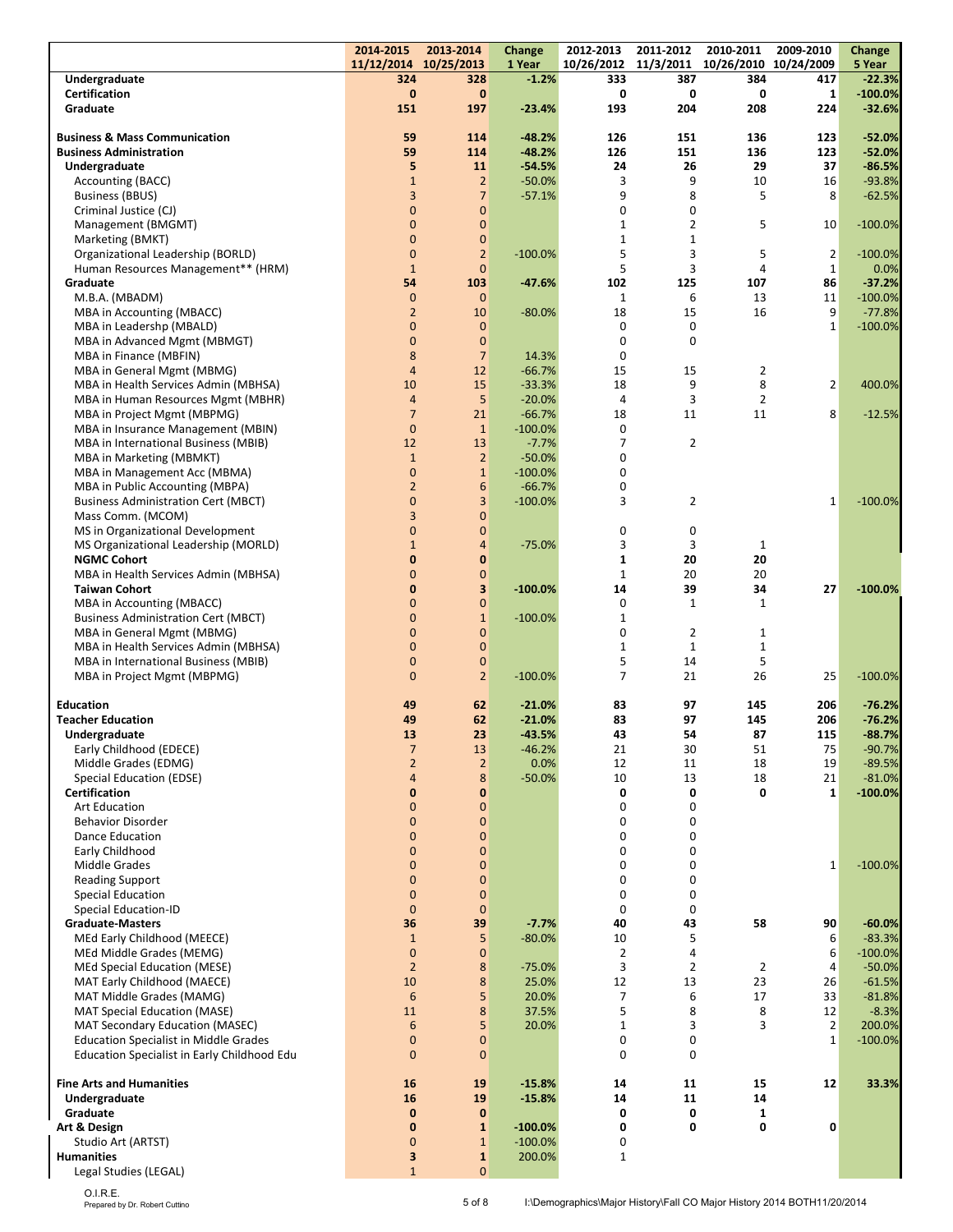|                                                             | 2014-2015                             | 2013-2014                      | <b>Change</b>      | 2012-2013           | 2011-2012                               | 2010-2011                                  | 2009-2010           | <b>Change</b>          |
|-------------------------------------------------------------|---------------------------------------|--------------------------------|--------------------|---------------------|-----------------------------------------|--------------------------------------------|---------------------|------------------------|
| <b>History/Political Science</b>                            | 11/12/2014 10/25/2013<br>$\mathbf{1}$ | $\overline{0}$                 | 1 Year             |                     |                                         | 10/26/2012 11/3/2011 10/26/2010 10/24/2009 |                     | 5 Year                 |
| Liberal Arts (LIBAR)                                        | $\mathbf{1}$                          | $\pmb{0}$                      |                    |                     |                                         |                                            |                     |                        |
| English (ENG)                                               | $\mathbf{0}$                          | $1\,$                          | $-100.0%$          | 1                   |                                         |                                            |                     |                        |
| <b>Interior Design</b>                                      | 0                                     | 0                              |                    | 0                   | 0                                       | 0                                          | 1                   | $-100.0%$              |
| Graduate                                                    | $\mathbf{0}$                          | $\bf{0}$                       |                    | 0                   | 0                                       | $\mathbf{1}$                               |                     |                        |
| <b>Interior Design</b>                                      |                                       |                                |                    |                     | 0                                       | $\mathbf 1$                                |                     |                        |
| <b>Performing Arts</b><br>Dance                             | 9<br>$\mathbf{1}$                     | 14<br>$\mathbf{1}$             | $-35.7%$<br>0.0%   | 11<br>$\mathbf{1}$  | 9<br>1                                  | 12<br>2                                    | 11<br>1             | $-18.2%$<br>0.0%       |
| Dance (DANCE)                                               | $\overline{0}$                        | $\overline{0}$                 |                    | $\mathbf 0$         | 0                                       | $\mathbf{1}$                               |                     |                        |
| Dance Education (EDDAN)                                     | $\mathbf{0}$                          | $\overline{0}$                 |                    | 0                   | $\mathbf{1}$                            | $\mathbf{1}$                               |                     |                        |
| Dance Studies (DANST)                                       | $\mathbf{1}$                          | $\mathbf{1}$                   | 0.0%               | $\mathbf{1}$        | 0                                       |                                            | 1                   | 0.0%                   |
| Music                                                       | $\overline{4}$                        | 3                              | 33.3%              | 2                   | 2                                       | 2                                          |                     |                        |
| Music (MUSIC)                                               | $\overline{2}$<br>$\overline{2}$      | $\mathbf{1}$<br>$\overline{2}$ | 100.0%             | 0<br>$\mathbf{1}$   | $\mathbf{1}$                            |                                            |                     |                        |
| <b>MUSIC EDUCATION (EDMUS)</b><br>Music Performance (MUSPR) | $\overline{0}$                        | $\mathbf{0}$                   | 0.0%               | $\mathbf{1}$        | $\mathbf{1}$                            | $\overline{2}$                             |                     |                        |
| <b>Theatre</b>                                              | 8                                     | 13                             | $-38.5%$           | 10                  | 8                                       | 10                                         | 10                  | $-20.0%$               |
| Theatre (THEAT)                                             | $\overline{4}$                        | 10                             | $-60.0%$           | 6                   | 5                                       | 10                                         | 10                  | $-60.0%$               |
| THEATRE - ACTING (THACT)                                    | $\mathbf{1}$                          | $\mathbf{1}$                   | 0.0%               | 2                   |                                         |                                            |                     |                        |
| Theatre - Musicial Theat Emph (THMUS)                       | $\overline{3}$                        | $\overline{2}$                 | 50.0%              | $\overline{2}$      | 3                                       |                                            |                     |                        |
| <b>Health and Science</b>                                   | 337                                   | 318                            | 6.0%               | 289                 | 323                                     | 289                                        | 290                 | 16.2%                  |
| Undergraduate                                               | 276                                   | 264                            | 4.5%               | 241                 | 287                                     | 248                                        | 243                 | 13.6%                  |
| Graduate                                                    | 61                                    | 54                             | 13.0%              | 48                  | 36                                      | 41                                         | 47                  | 29.8%                  |
| <b>Math and Science</b>                                     | 28                                    | 29                             | $-3.4%$            | 24                  | 12                                      | 4                                          | 6                   | 366.7%                 |
| Biology (BIOL)                                              | $\overline{2}$                        | $\mathbf{1}$                   | 100.0%             | 0                   |                                         |                                            |                     |                        |
| Health Science (HLSCI)                                      | 22                                    | 22                             | 0.0%               | 21                  | 9                                       | $\overline{4}$                             | 4                   | 450.0%                 |
| Pre-Med Post Bach (PMPB)<br>Pre-Physician's Assistant (PPA) | $\overline{0}$<br>3                   | $\overline{2}$<br>3            | $-100.0%$<br>0.0%  | 0<br>3              | 3                                       |                                            | 2                   | 50.0%                  |
| <b>PPTPB</b>                                                | $\mathbf{1}$                          | $\mathbf{0}$                   |                    |                     |                                         |                                            |                     |                        |
| Pre-Physician's Assistant Post Bach (PPAPB)                 | $\overline{0}$                        | $\mathbf{1}$                   | $-100.0%$          | 0                   |                                         |                                            |                     |                        |
| Psychology                                                  | 54                                    | 49                             | 10.2%              | 44                  | 34                                      | 38                                         | 34                  | 58.8%                  |
| Undergraduate                                               | $\overline{2}$                        | $\bf{0}$                       |                    | 0                   | 1                                       | $\mathbf{1}$                               | $\mathbf 1$         | 100.0%                 |
| Psychology (PSY)                                            | $\overline{2}$                        | $\mathbf{0}$                   |                    | 0                   | 1                                       | 1                                          | $\mathbf{1}$        | 100.0%                 |
| Graduate                                                    | 52<br>$\mathbf{1}$                    | 49<br>$\mathbf{1}$             | 6.1%<br>0.0%       | 44                  | 33                                      | 38                                         | 34                  | 52.9%                  |
| GERONTOLOGY (MPSYG)<br>Psychology (MPSY)                    | 51                                    | 48                             | 6.3%               | 1<br>43             | 33                                      | 38                                         | 34                  | 50.0%                  |
| Nursing(XYZ)                                                | 211                                   | 220                            | $-4.1%$            | 208                 | 272                                     | 242                                        | 235                 | $-10.2%$               |
| Nursing (NSG)                                               | 153                                   | 128                            | 19.5%              | 142                 | 146                                     | 144                                        | 115                 | 33.0%                  |
| Pre-Nursing (PNSG, HLNSG)                                   | 58                                    | 92                             | $-37.0%$           | 66                  | 126                                     | 98                                         | 120                 | $-51.7%$               |
| Graduate                                                    | $\mathbf{1}$                          | $\mathbf{0}$                   |                    | 0                   | 1                                       | 2                                          | 13                  | $-92.3%$               |
| MSN (MSN)<br>Family Nurse Practitioner Cert (MSNCT)         | $\overline{0}$<br>$\mathbf{0}$        | $\overline{0}$<br>0            |                    | 0<br>0              | $\mathbf{1}$<br>0                       | $\overline{2}$                             | 12                  | $-100.0%$              |
| MS Nurse Educator (MSNE)                                    | $\mathbf{1}$                          | $\overline{0}$                 |                    | 0                   | 0                                       |                                            |                     |                        |
| MS Nurse Educator Cert (MSNCE)                              | $\overline{0}$                        | $\mathbf{0}$                   |                    | 0                   | 0                                       |                                            |                     |                        |
| MS Nursing Management (MSNMG)                               | $\mathbf{0}$                          | $\mathbf{0}$                   |                    | 0                   | 0                                       |                                            | 1                   | $-100.0%$              |
| <b>Occupational Therapy</b>                                 | 43                                    | 20                             | 115.0%             | 13                  | 4                                       | 2                                          | 1                   | 4200.0%                |
| Undergraduate<br>Pre-OT                                     | 35<br>10                              | 15<br>$\mathbf{0}$             | 133.3%             | 9<br>$\overline{2}$ | $\mathbf{2}$<br>$\overline{\mathbf{c}}$ | $\mathbf{1}$                               | 1                   | 3400.0%                |
| PRE OT HEALTH SCI (OTHLT)                                   | 9                                     | 3                              | 200.0%             | $\mathbf{1}$        |                                         |                                            |                     |                        |
| PRE OT POST BACH (OTPB)                                     | 16                                    | 12                             | 33.3%              | 6                   |                                         |                                            |                     |                        |
| <b>Graduate-Masters</b>                                     | 8                                     | 5                              | 60.0%              | 4                   | $\mathbf{2}$                            | $\mathbf{1}$                               |                     |                        |
| Doctor of Occupational Therapy                              | 8                                     |                                |                    |                     |                                         |                                            |                     |                        |
| Occupational Therapy                                        | $\overline{0}$                        | 5                              | $-100.0\%$         | 4                   | $\overline{2}$                          | $\mathbf{1}$                               |                     |                        |
| <b>University</b>                                           | 12                                    | 12                             | 0.0%               | 14                  | 8                                       | 7                                          | 11                  | 9.1%                   |
| Undergraduate                                               | 12                                    | 11                             | 9.1%               | 11                  | 8                                       | 6                                          | 10                  | 20.0%                  |
| <b>General Studies (GENST)</b>                              | $\overline{3}$                        | $\overline{2}$                 | 50.0%              | 0                   | $\mathbf{1}$                            | $\mathbf{1}$                               |                     |                        |
| Liberal Studies (LIBST)                                     | $\mathbf{1}$                          | 8                              | $-87.5%$           | $\overline{7}$      | 4                                       | 3                                          | 4                   | $-75.0%$               |
| Special Student (SPEC)                                      | 8                                     | $\mathbf{1}$                   | 700.0%             | 3                   | $\overline{2}$                          | $\overline{2}$                             | 4                   | 100.0%                 |
| Undec/Undecl (UNDEC)<br>Graduate                            | $\overline{0}$<br>$\mathbf 0$         | $\mathbf 0$<br>$\mathbf{1}$    | $-100.0%$          | $\mathbf{1}$<br>3   | $\mathbf{1}$<br>0                       | 1                                          | $\overline{2}$<br>1 | $-100.0%$<br>$-100.0%$ |
| Special Student (GSPEC)                                     | $\overline{0}$                        | $\mathbf{1}$                   | $-100.0\%$         | 3                   | 0                                       | $\mathbf{1}$                               | $\mathbf{1}$        | $-100.0%$              |
|                                                             |                                       |                                |                    |                     |                                         |                                            |                     |                        |
| <b>Kings Bay</b>                                            | $\overline{72}$                       | 105                            | $-31.4%$           | 123                 | 135                                     | $\overline{127}$                           | 126                 | $-42.9%$               |
| Undergraduate                                               | 31                                    | 52                             | $-40.4%$           | 54                  | 69                                      | 69                                         | 65                  | $-52.3%$               |
| Graduate                                                    | 41                                    | 53                             | $-22.6%$           | 69                  | 66                                      | 58                                         | 61                  | $-32.8%$               |
| <b>Business &amp; Mass Communication</b>                    | 71                                    | 100                            | $-29.0%$           | 120                 | 131                                     | 125                                        | 125                 | $-43.2%$               |
| Undergraduate                                               | 30                                    | 47                             | $-36.2%$           | 51                  | 65                                      | 67                                         | 64                  | $-53.1%$               |
| Accounting (BACC)                                           | $\overline{7}$                        | 13                             | $-46.2%$           | 12                  | 16                                      | 18                                         | 19                  | $-63.2%$               |
| <b>Business (BBUS)</b>                                      | 15                                    | 19                             | $-21.1%$           | 20                  | 32                                      | 33                                         | 29                  | $-48.3%$               |
| Criminal Justice (CJ)                                       | $\mathbf{0}$                          | $\mathbf{0}$<br>$\overline{4}$ |                    | 0<br>9              | $\mathbf 0$<br>9                        | 3                                          |                     |                        |
| Organizational Leadership (BORLD)<br>Marketing (BMKT)       | $\mathbf{1}$<br>$\overline{2}$        | $\mathbf{1}$                   | $-75.0%$<br>100.0% | $\overline{2}$      | 0                                       |                                            | $\mathbf{1}$        | 0.0%                   |
| Human Resource Management** (HRM)                           | 5                                     | 10                             | $-50.0%$           | 8                   | 8                                       | 10                                         | 6                   | $-16.7%$               |
| Management (BMGMT)                                          | $\mathbf 0$                           | $\mathbf{0}$                   |                    |                     | 0                                       | 3                                          | 9                   | $-100.0%$              |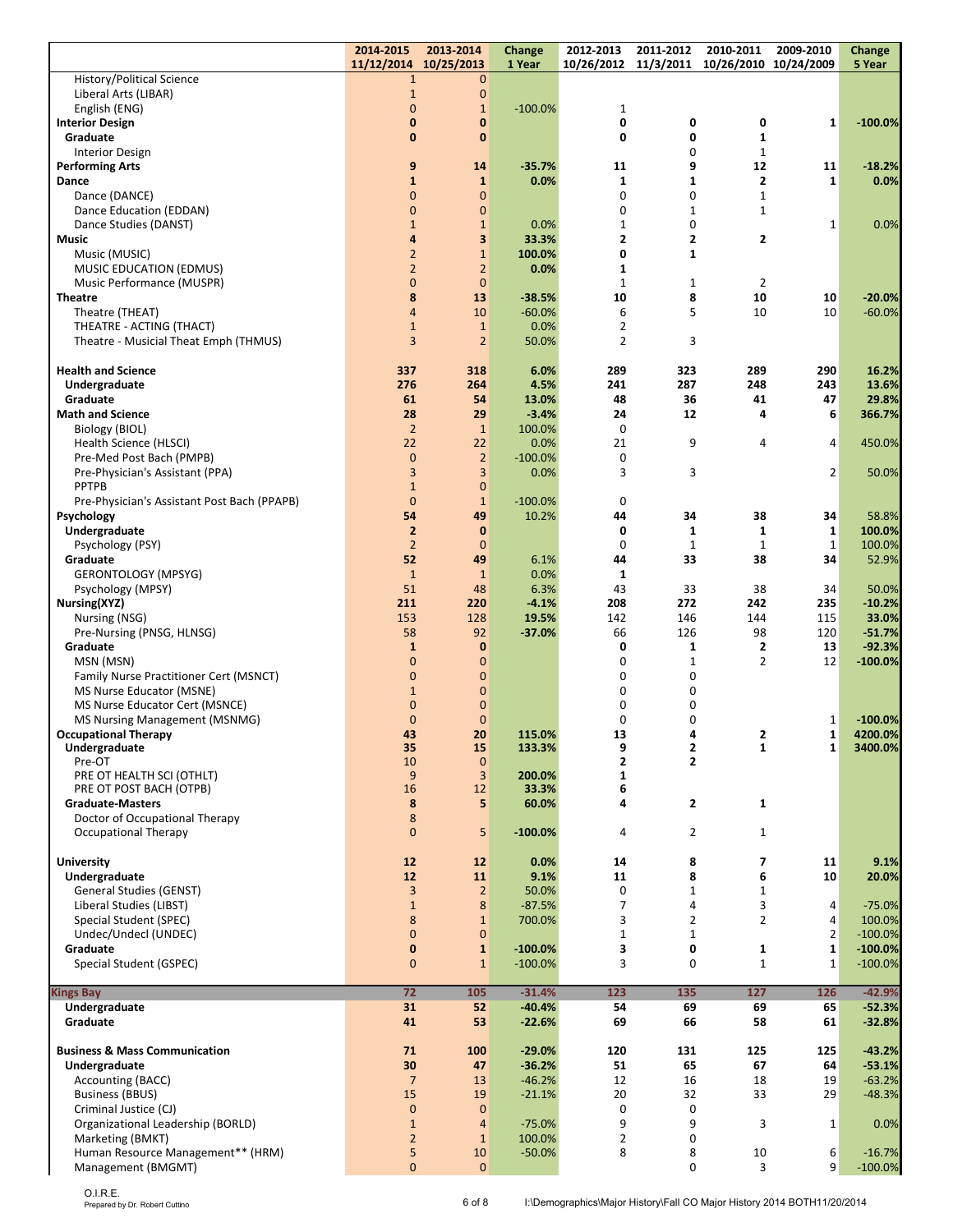|                                                                            | 2014-2015<br>11/12/2014 10/25/2013 | 2013-2014                      | Change                | 2012-2013<br>10/26/2012          | 2011-2012<br>11/3/2011    | 2010-2011<br>10/26/2010 | 2009-2010        | Change                |
|----------------------------------------------------------------------------|------------------------------------|--------------------------------|-----------------------|----------------------------------|---------------------------|-------------------------|------------------|-----------------------|
| Graduate                                                                   | 41                                 | 53                             | 1 Year<br>$-22.6%$    | 69                               | 66                        | 58                      | 10/24/2009<br>61 | 5 Year<br>$-32.8%$    |
| M.B.A. (MBADM)                                                             | $\pmb{0}$                          | $\overline{0}$                 |                       | $\overline{2}$                   | 4                         | 8                       | 21               | $-100.0%$             |
| MBA in Accounting (MBACC)                                                  | $\overline{2}$                     | 10                             | $-80.0%$              | 12                               | 13                        | 9                       | 5                | $-60.0%$              |
| MBA in Finance (MBFIN)                                                     | $\mathbf{1}$                       | $\mathbf{0}$                   |                       |                                  |                           |                         |                  |                       |
| MBA in Advanced Mgmt (MBMGT)                                               | $\mathbf 0$                        | $\mathbf{0}$                   |                       | 0                                | 0                         | 1                       |                  |                       |
| MBA in Health Services Admin (MBHSA)<br>MBA in Human Resources Mgmt (MBHR) | $\overline{7}$<br>$6\phantom{1}$   | 9<br>6                         | $-22.2%$<br>0.0%      | $\overline{7}$<br>3              | 4<br>1                    | 4<br>$\overline{2}$     | 16               | $-56.3%$              |
| MBA in Leadership (MBALD)                                                  | $\mathbf{0}$                       | $\mathbf{0}$                   |                       | $\mathbf 0$                      | 0                         |                         |                  |                       |
| MBA in Public Accounting (MBPA)                                            | $\overline{7}$                     | $\mathbf{0}$                   |                       |                                  |                           |                         |                  |                       |
| MBA in Project Mgmt (MBPMG)                                                | 13                                 | 22                             | $-40.9%$              | 29                               | 29                        | 22                      | 13               | 0.0%                  |
| MBA in General Mgmt (MBMG)                                                 | $\overline{4}$                     | $\overline{2}$                 | 100.0%                | 4                                | 5                         |                         |                  |                       |
| MBA in International Business (MBIB)                                       | $\mathbf{0}$                       | $\mathbf{0}$                   |                       | $\overline{2}$                   | $\mathbf{1}$              |                         |                  |                       |
| MS IN ORGANIZATIONAL DEVELOPMENT (MORLD)                                   | $\mathbf{0}$                       | $\mathbf{1}$                   | $-100.0%$             | $\mathbf{1}$                     |                           |                         |                  |                       |
| <b>Business Administration Cert (MBCT)</b><br><b>Brunswick Cohort</b>      | $\mathbf{0}$<br>$\mathbf{1}$       | $\mathbf{1}$<br>$\overline{2}$ | $-100.0%$<br>$-50.0%$ | $\overline{2}$<br>$\overline{7}$ | 2<br>$\overline{7}$       | 2<br>10                 | 4<br>2           | $-100.0%$<br>$-50.0%$ |
| MBA in Accounting (MBACC)                                                  | $\overline{0}$                     | $\mathbf{0}$                   |                       |                                  | 0                         | $\mathbf{1}$            |                  |                       |
| MBA in Health Services Admin (MBHSA)                                       | $\mathbf{1}$                       | $\mathbf{1}$                   | 0.0%                  | 7                                | $\overline{7}$            | 8                       | 2                | $-50.0%$              |
| MBA in Human Resources Mgmt (MBHR)                                         | $\overline{0}$                     | $\mathbf{1}$                   | $-100.0%$             |                                  |                           |                         |                  |                       |
| MBA in Project Mgmt (MBPMG)                                                | $\mathbf{0}$                       | $\overline{0}$                 |                       |                                  | 0                         | $\mathbf{1}$            |                  |                       |
|                                                                            | $\mathbf{1}$                       | 5                              | $-80.0%$              |                                  | 4                         | $\overline{\mathbf{2}}$ |                  |                       |
| <b>University</b><br>Undergraduate                                         | $\mathbf{1}$                       | 5                              | $-80.0%$              | 3<br>3                           | 4                         | $\overline{\mathbf{2}}$ | 1<br>1           | 0.0%<br>0.0%          |
| Special Student (SPEC)                                                     | $\mathbf{1}$                       | 5                              | $-80.0%$              | 3                                | 4                         | $\overline{2}$          | $\mathbf{1}$     | 0.0%                  |
| Undec/Undecl (UNDEC)                                                       | $\overline{0}$                     | $\mathbf{0}$                   |                       |                                  | 0                         |                         |                  |                       |
| Graduate                                                                   | $\mathbf{0}$                       | $\bf{0}$                       |                       | 0                                | 0                         | $\mathbf 0$             | 0                |                       |
| Special Student (GSPEC)                                                    | $\mathbf{0}$                       | $\overline{0}$                 |                       |                                  | 0                         |                         |                  |                       |
| <b>Online College</b>                                                      | 719                                | 582                            | 23.5%                 | 555                              | 485                       | 495                     | 418              | 72.0%                 |
| Undergraduate                                                              | 219                                | 188                            | 16.5%                 | 203                              | 191                       | 206                     | 194              | 12.9%                 |
| Graduate                                                                   | 500                                | 394                            | 26.9%                 | 352                              | 294                       | 289                     | 224              | 123.2%                |
| Certificate                                                                |                                    |                                |                       |                                  |                           |                         |                  |                       |
| <b>Business &amp; Mass Communication</b>                                   | 492                                | 453                            | 8.6%                  | 391                              | 346                       | 320                     | 270              | 82.2%                 |
| Undergraduate                                                              | 119                                | 150                            | $-20.7%$              | 151                              | 146                       | 138                     | 141              | $-15.6%$              |
| Accounting (BACC)                                                          | 31                                 | 45                             | $-31.1%$              | 47                               | 51                        | 54                      | 47               | $-34.0%$              |
| Accounting Post-Bach Cert (BACCT)                                          | $\mathbf{0}$                       | $\mathbf{1}$                   | $-100.0%$             | 0                                |                           |                         |                  |                       |
| <b>Business (BBUS)</b>                                                     | 47                                 | 51                             | $-7.8%$               | 55                               | 49                        | 36                      | 29               | 62.1%                 |
| Criminal Justice (CJ)                                                      | $\mathbf{0}$                       | $\mathbf{0}$                   |                       | 0                                | 1                         | $\mathbf{1}$            | 3                | $-100.0%$             |
| Management (BMGMT)                                                         | $\mathbf{0}$<br>$\overline{7}$     | $\mathbf{0}$<br>3              | 133.3%                | 0<br>4                           | 5<br>3                    | 10                      | 29<br>5          | $-100.0%$<br>40.0%    |
| Marketing (BMKT)<br>Human Resource Management (HRM)                        | 21                                 | 29                             | $-27.6%$              | 31                               | 25                        | 26                      | 28               | $-25.0%$              |
| Organizational Leadership (BORLD)                                          | 13                                 | 21                             | $-38.1%$              | 14                               | 12                        | 10                      |                  |                       |
| <b>Public Administration</b>                                               | $\mathbf{0}$                       | $\Omega$                       |                       | $\mathbf 0$                      | 0                         | $\mathbf 1$             |                  |                       |
| Graduate                                                                   | 373                                | 303                            | 23.1%                 | 240                              | 200                       | 182                     | 129              | 189.1%                |
| M.B.A. (MBADM)                                                             | $\mathbf{1}$                       | $\mathbf{0}$                   |                       | 3                                | 16                        | 39                      | 42               | $-97.6%$              |
| MBA in Accounting (MBACC)                                                  | 25                                 | 44                             | $-43.2%$              | 54                               | 47                        | 47                      | 34               | $-26.5%$              |
| MBA in Advanced Mgmt (MBMGT)<br>MBA in (MBENT)                             | $\pmb{0}$<br>$\overline{4}$        | $\overline{0}$<br>$\mathbf{0}$ |                       | 0                                | $\overline{2}$            | $\mathbf 1$             | 4                | $-100.0%$             |
| MBA in Finance (MBFIN)                                                     | 18                                 | 12                             | 50.0%                 | 0                                |                           |                         |                  |                       |
| MBA in General Mgmt (MBMG)                                                 | 51                                 | 54                             | $-5.6%$               | 50                               | 37                        | 18                      |                  |                       |
| MBA in Health Services Admin (MBHSA)                                       | 71                                 | 55                             | 29.1%                 | 54                               | 36                        | 38                      | 31               | 129.0%                |
| MBA in Human Resources Mgmt (MBHR)                                         | 56                                 | 44                             | 27.3%                 | 23                               | 16                        | 5                       |                  |                       |
| MBA in Insurance (MBIN)                                                    | $\overline{3}$                     | $\overline{2}$                 | 50.0%                 | $\mathbf{1}$                     | 3                         | $\mathbf{1}$            |                  |                       |
| MBA in International Business (MBIB)                                       | 5                                  | 12                             | $-58.3%$              | 7                                | 4                         | $\mathbf{1}$            |                  |                       |
| MBA in Leadership (MBALD)                                                  | $\mathbf 0$<br>17                  | $\mathbf 0$<br>$\overline{7}$  |                       | $\pmb{0}$<br>0                   | 0                         |                         |                  |                       |
| MBA in Management Acc (MBMA)<br>MBA in Marketing (MBMKT)                   | 11                                 | 5                              | 142.9%<br>120.0%      | $\mathbf 0$                      |                           |                         |                  |                       |
| MBA in Project Mgmt (MBPMG)                                                | 37                                 | 34                             | 8.8%                  | 22                               | 22                        | 24                      | 14               | 164.3%                |
| MBA in Public Accounting (MBPA)                                            | 18                                 | $6\phantom{1}6$                | 200.0%                | $\pmb{0}$                        |                           |                         |                  |                       |
| <b>Business Administration Cert (MBCT)</b>                                 | 10                                 | 16                             | $-37.5%$              | 12                               | 11                        | 5                       | 4                | 150.0%                |
| MS Organizational Leadership (MORLD)                                       | 46                                 | 12                             | 283.3%                | 14                               | 6                         | 3                       |                  |                       |
| <b>Education &amp; Human Development</b>                                   | 44                                 | 22                             | 100.0%                | 47                               | 63                        | 71                      | 79               | $-44.3%$              |
| Undergraduate                                                              | $\mathbf 1$                        | $\mathbf{0}$                   |                       | 1                                | $\mathbf{1}$              | 0                       | $\mathbf{2}$     | $-50.0%$              |
| Early Childhood (EDECE)                                                    | $\mathbf{1}$                       | $\mathbf{0}$                   |                       | $\mathbf{1}$                     | 0                         |                         | $\overline{2}$   | $-50.0%$              |
| Special Education (EDSE)<br>Middle Grades (EDMG)                           |                                    | $\overline{0}$<br>$\mathbf{0}$ |                       |                                  | $\pmb{0}$<br>$\mathbf{1}$ |                         |                  |                       |
| Graduate                                                                   | 43                                 | 22                             | 95.5%                 | 46                               | 62                        | 71                      | 77               | $-44.2%$              |
| MEd Early Childhood (MEECE)                                                | 13                                 | 8                              | 62.5%                 | 15                               | 21                        | 35                      | 36               | $-63.9%$              |
| MEd Middle Grades (MEMG)                                                   | $\overline{7}$                     | 5                              | 40.0%                 | 11                               | 17                        | 13                      | 16               | $-56.3%$              |
| <b>MEd Special Education (MESE)</b>                                        | 9                                  | $\overline{2}$                 | 350.0%                | 4                                | $\mathbf{1}$              | $\mathbf{1}$            |                  |                       |
| MAT EARLY CHILDHOOD (MAESE)                                                |                                    | $\overline{0}$                 |                       | $\mathbf{1}$                     |                           |                         |                  |                       |
| EdS Early Childhood (ESECE)                                                | 14                                 | $\overline{4}$                 | 250.0%                | 9                                | 12                        | 5                       | 8                | 75.0%                 |
| EdS Middle Grades (ESMG)                                                   |                                    | 3                              | $-100.0%$             | 6                                | 9                         | 15                      | 17               | $-100.0%$             |
| <b>Fine Arts and Humanities</b><br>Art & Design                            | 4<br>4                             | 1<br>0                         | 300.0%                | 0<br>0                           | 0<br>0                    | 3<br>1                  | 0                |                       |
| Undergraduate                                                              | $\overline{\mathbf{a}}$            | $\mathbf{0}$                   |                       | 0                                | 0                         | $\mathbf{1}$            |                  |                       |

 $\overline{a}$